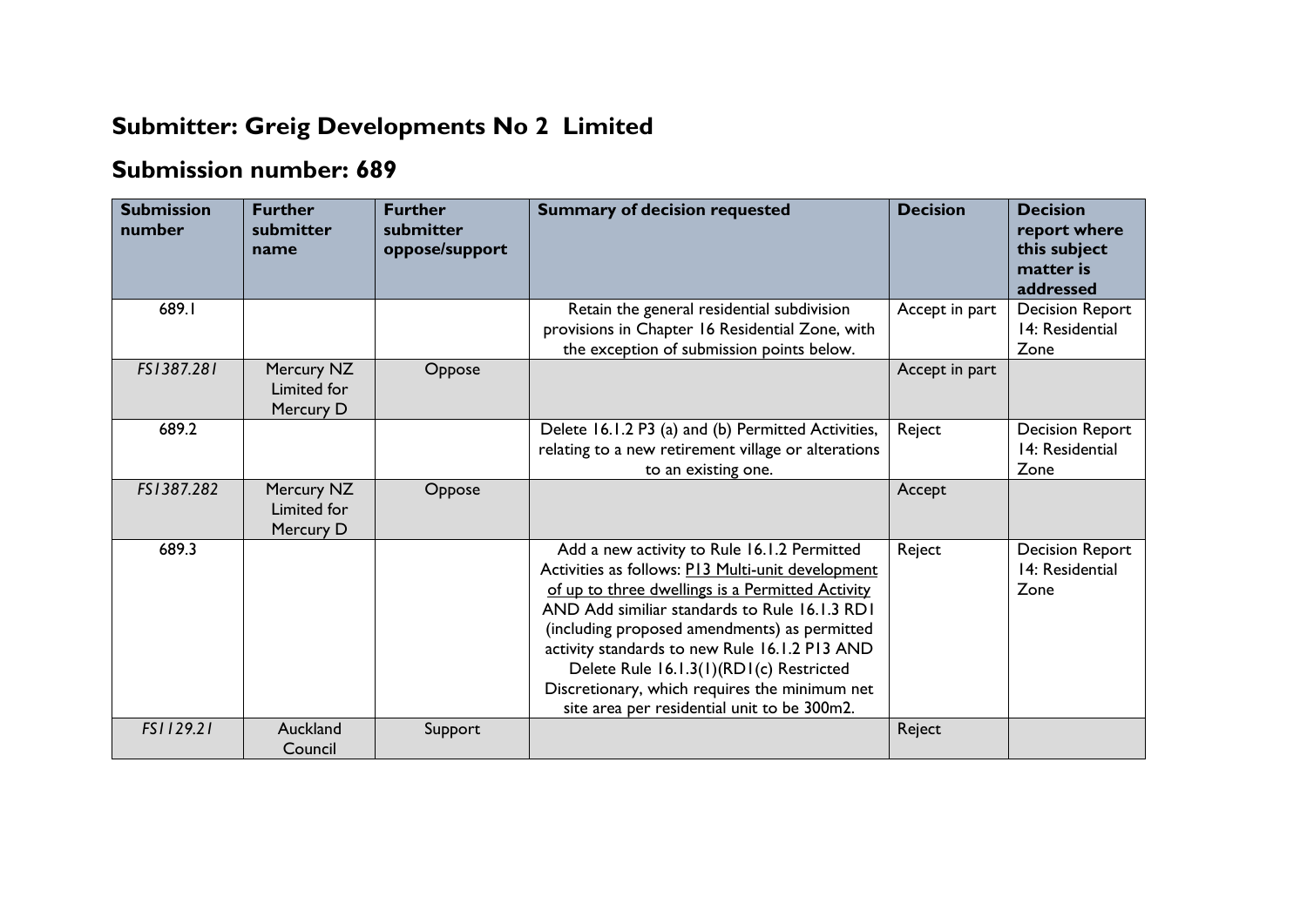| <b>Submission</b><br>number | <b>Further</b><br>submitter<br>name      | <b>Further</b><br>submitter<br>oppose/support | <b>Summary of decision requested</b>                                                                                                                                                                                                                                                                                                                  | <b>Decision</b> | <b>Decision</b><br>report where<br>this subject<br>matter is<br>addressed |
|-----------------------------|------------------------------------------|-----------------------------------------------|-------------------------------------------------------------------------------------------------------------------------------------------------------------------------------------------------------------------------------------------------------------------------------------------------------------------------------------------------------|-----------------|---------------------------------------------------------------------------|
| FS1387.283                  | Mercury NZ<br>Limited for<br>Mercury D   | Oppose                                        |                                                                                                                                                                                                                                                                                                                                                       | Accept          |                                                                           |
| 689.4                       |                                          |                                               | No specific decision sought, but submission<br>recognises the importation of fill to enable<br>residential development is appropriate in Rule<br>16.2.4.1 Earthworks - General and questions<br>whether this would be a permitted activity (P2)<br>or a non-complying activity (NC1).                                                                 | Accept in part  | <b>Decision Report</b><br>14: Residential<br>Zone                         |
| 689.5                       |                                          |                                               | Add a new provision P2 to Rule 16.3.1 Dwelling<br>that permits a multi-unit development of up to<br>three dwellings, with similar standards to Rule<br>16.1.3 RD1 (including proposed amendments)<br>applied as permitted activity standards AND<br>Amend Rule 16.3.1 Dwelling to ensure that this<br>rule does not apply to multi-unit developments. | Reject          | <b>Decision Report</b><br>14: Residential<br>Zone                         |
| FS1387.284                  | Mercury NZ<br>Limited for<br>Mercury D   | Oppose                                        |                                                                                                                                                                                                                                                                                                                                                       | Accept          |                                                                           |
| 689.6                       |                                          |                                               | Amend Rule 16.3.5 P1 Daylight admission as<br>follows: Buildings must not protrude through a<br>height control plane rising at an angle of 3745<br>degrees commencing at an elevation of 2.5m<br>above ground level at every point of the site<br>boundary                                                                                            | Accept          | <b>Decision Report</b><br>14: Residential<br>Zone                         |
| FS1261.15                   | Annie Chen                               | Support                                       |                                                                                                                                                                                                                                                                                                                                                       | Accept          |                                                                           |
| FS1297.21                   | <b>CSL Trust &amp;</b><br><b>Top End</b> | Support                                       |                                                                                                                                                                                                                                                                                                                                                       | Accept          |                                                                           |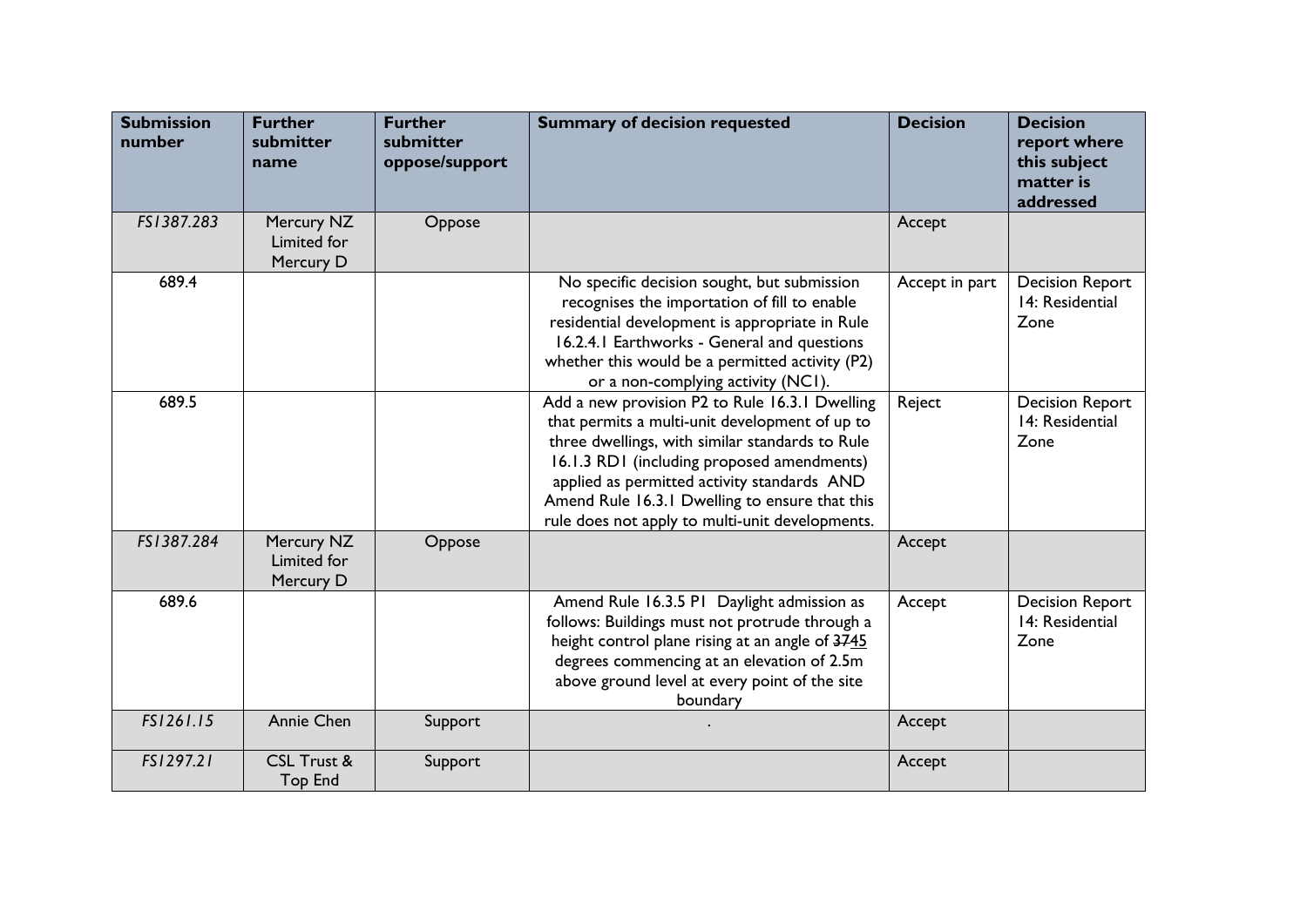| <b>Submission</b><br>number | <b>Further</b><br>submitter<br>name | <b>Further</b><br>submitter<br>oppose/support | <b>Summary of decision requested</b>                                                                                                                                                                                                                                                                                                                                                                                                                                                                                                                                                                                                                                                                                                                                                                                                                                                                                                          | <b>Decision</b> | <b>Decision</b><br>report where<br>this subject<br>matter is<br>addressed |
|-----------------------------|-------------------------------------|-----------------------------------------------|-----------------------------------------------------------------------------------------------------------------------------------------------------------------------------------------------------------------------------------------------------------------------------------------------------------------------------------------------------------------------------------------------------------------------------------------------------------------------------------------------------------------------------------------------------------------------------------------------------------------------------------------------------------------------------------------------------------------------------------------------------------------------------------------------------------------------------------------------------------------------------------------------------------------------------------------------|-----------------|---------------------------------------------------------------------------|
|                             | Properties<br>Limited               |                                               |                                                                                                                                                                                                                                                                                                                                                                                                                                                                                                                                                                                                                                                                                                                                                                                                                                                                                                                                               |                 |                                                                           |
| FS1377.195                  | Havelock Village<br>Limited         | Support                                       |                                                                                                                                                                                                                                                                                                                                                                                                                                                                                                                                                                                                                                                                                                                                                                                                                                                                                                                                               | Accept          |                                                                           |
| 689.7                       |                                     |                                               | Amend Rule 16.3.6 P1 Building coverage as<br>follows The total building coverage must not<br>exceed 50%40%                                                                                                                                                                                                                                                                                                                                                                                                                                                                                                                                                                                                                                                                                                                                                                                                                                    | Reject          | <b>Decision Report</b><br>14: Residential<br>Zone                         |
| 689.8                       |                                     |                                               | Amend Rule 16.3.7 P1 (a) Living court, as<br>follows: (a) A living court must be provided for<br>each dwelling that meets all of the following<br>conditions:  (iii) When located on the ground<br>floor, it has a minimum area of 8040m2 and a<br>minimum dimension of 3m4m in any direction;<br>and (iv) When located on a balcony of an above<br>ground apartment, it must have a minimum area<br>of 10+5m2 and a minimum dimension of 2m in<br>any direction. AND Amend Rule 16.3.7 P2 (a)<br>Living court as follows: A living court must be<br>provided for each minor dwelling that meets all<br>of the following conditions  P2 (a)  (iii) When<br>located on the ground floor it has a minimum<br>area of 1040m2 and a minimum dimension of<br>$24m$ in any direction; (iv) When located on a<br>balcony of an above ground apartment, it must<br>have a minimum area of 815m2 and a minimum<br>dimension of 1.62m in any direction. | Reject          | <b>Decision Report</b><br>14: Residential<br>Zone                         |
| 689.9                       |                                     |                                               | Amend Rule 16.3.8 P1(a) Service court as<br>follows: (a) A service court must be provided for<br>each dwelling and minor dwelling each with all of<br>the following dimensions: (i) minimum area of                                                                                                                                                                                                                                                                                                                                                                                                                                                                                                                                                                                                                                                                                                                                           | Accept in part  | <b>Decision Report</b><br>14: Residential<br>Zone                         |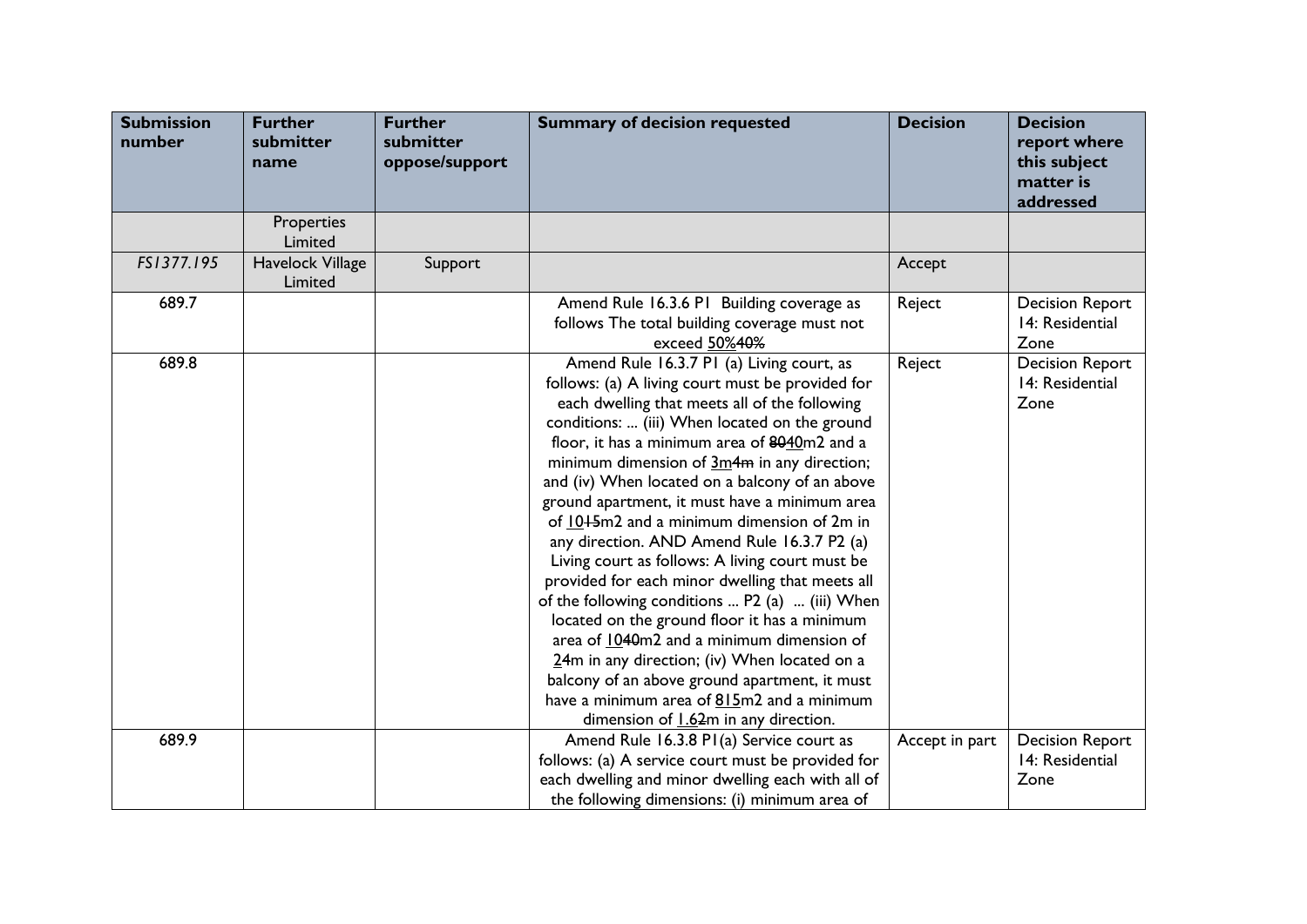| <b>Submission</b><br>number | <b>Further</b><br>submitter<br>name                               | <b>Further</b><br>submitter<br>oppose/support | <b>Summary of decision requested</b>                                                                                                                                                                                                                                                                                                                                                                                                                                                                                           | <b>Decision</b> | <b>Decision</b><br>report where<br>this subject<br>matter is<br>addressed |
|-----------------------------|-------------------------------------------------------------------|-----------------------------------------------|--------------------------------------------------------------------------------------------------------------------------------------------------------------------------------------------------------------------------------------------------------------------------------------------------------------------------------------------------------------------------------------------------------------------------------------------------------------------------------------------------------------------------------|-----------------|---------------------------------------------------------------------------|
|                             |                                                                   |                                               | $5+5m2$ ; and (ii) contains a circle of at least $23m$<br>diameter.                                                                                                                                                                                                                                                                                                                                                                                                                                                            |                 |                                                                           |
| FS1261.22                   | Annie Chen                                                        | Support                                       |                                                                                                                                                                                                                                                                                                                                                                                                                                                                                                                                | Accept in part  |                                                                           |
| FS1297.28                   | <b>CSL Trust &amp;</b><br><b>Top End</b><br>Properties<br>Limited | Support                                       |                                                                                                                                                                                                                                                                                                                                                                                                                                                                                                                                | Accept in part  |                                                                           |
| FS1377.196                  | Havelock Village<br>Limited                                       | Support                                       |                                                                                                                                                                                                                                                                                                                                                                                                                                                                                                                                | Accept in part  |                                                                           |
| 689.10                      |                                                                   |                                               | Amend Rule 16.3.9.1 P1(a) Building setbacks -<br>All boundaries as follows: (a) A building must be<br>set back a minimum of:  (iii) 1.2 +.5m from<br>every boundary other than a road boundary; and<br>(iv) $1.2$ $1.5$ m from every vehicle access to<br>another site.                                                                                                                                                                                                                                                        | Reject          | <b>Decision Report</b><br>14: Residential<br>Zone                         |
| 689.11                      |                                                                   |                                               | Amend Rule 16.3.9.3 P1(a)(ii) Building setback -<br>Waterbodies to match Rule 24.3.6.3 Building<br>setback - waterbodies AND Amend Rule<br>16.3.9.3 P1 Building setbacks - Waterbodies as<br>follows: (ii) 23m from the bank of any named<br>river (other than the Waikato and Waipa<br>Rivers); AND Add a new permitted rule P3 to<br>Rule 16.3.9.3 Building setback - Waterbodies as<br>follows: P3 A building must be set back a<br>minimum of 10m from the bank of a perennial or<br>intermittent named or unnamed stream. | Reject          | <b>Decision Report</b><br>14: Residential<br>Zone                         |
| FS1387.285                  | Mercury NZ<br>Limited for<br>Mercury D                            | Oppose                                        |                                                                                                                                                                                                                                                                                                                                                                                                                                                                                                                                | Accept          |                                                                           |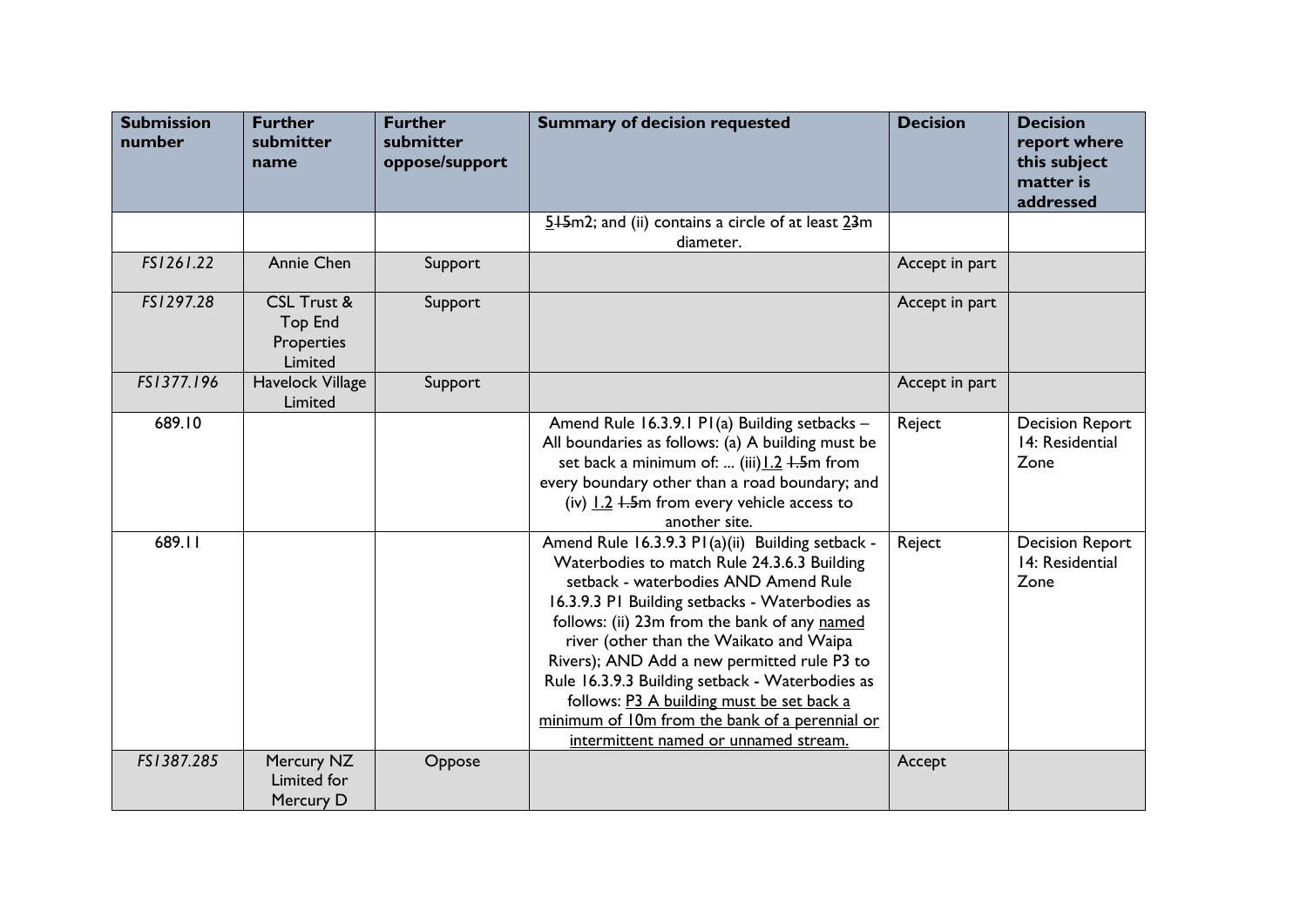| <b>Submission</b><br>number | <b>Further</b><br>submitter<br>name    | <b>Further</b><br>submitter<br>oppose/support | <b>Summary of decision requested</b>                                                                                                                                                                      | <b>Decision</b> | <b>Decision</b><br>report where<br>this subject<br>matter is<br>addressed |
|-----------------------------|----------------------------------------|-----------------------------------------------|-----------------------------------------------------------------------------------------------------------------------------------------------------------------------------------------------------------|-----------------|---------------------------------------------------------------------------|
| 689.12                      |                                        |                                               | Delete Rule 16.4.1 RD1(a)(iii) Subdivision -<br>General                                                                                                                                                   | Accept          | <b>Decision Report</b><br>14: Residential<br>Zone                         |
| FS1387.286                  | Mercury NZ<br>Limited for<br>Mercury D | Oppose                                        |                                                                                                                                                                                                           | Reject          |                                                                           |
| 689.13                      |                                        |                                               | Delete Rule 16.4.2 RD1 (a)(iv) Te Kauwhata<br><b>Ecological Residential Area</b>                                                                                                                          | Accept          | <b>Decision Report</b><br>14: Residential<br>Zone                         |
| FS1387.287                  | Mercury NZ<br>Limited for<br>Mercury D | Oppose                                        |                                                                                                                                                                                                           | Reject          |                                                                           |
| 689.14                      |                                        |                                               | Delete Rule 16.4.13 (a) Subdivision creating<br>reserves and make this a matter of discretion.                                                                                                            | Reject          | <b>Decision Report</b><br>14: Residential<br>Zone                         |
| 689.15                      |                                        |                                               | Amend Rule 16.4.14 Subdivision of esplanade<br>reserves and esplanade strips to adopt the<br>provisions in the Operative District Plan -<br>Franklin Section Rule 11.5 - Esplanade Reserves<br>and Strips | Reject          | <b>Decision Report</b><br>14: Residential<br>Zone                         |
| 689.16                      |                                        |                                               | Retain Chapter 24 Village Zone, except for those<br>addressed in the submission points.                                                                                                                   | Accept in part  | <b>Decision Report</b><br>17: Village Zone                                |
| FS1387.288                  | Mercury NZ<br>Limited for<br>Mercury D | Oppose                                        |                                                                                                                                                                                                           | Reject          |                                                                           |
| 689.17                      |                                        |                                               | Add a new permitted activity to Rule 24.1.1<br>Permitted Activities as follows: A new<br>retirement village or alterations to an existing<br>retirement village                                           | Reject          | <b>Decision Report</b><br>17: Village Zone                                |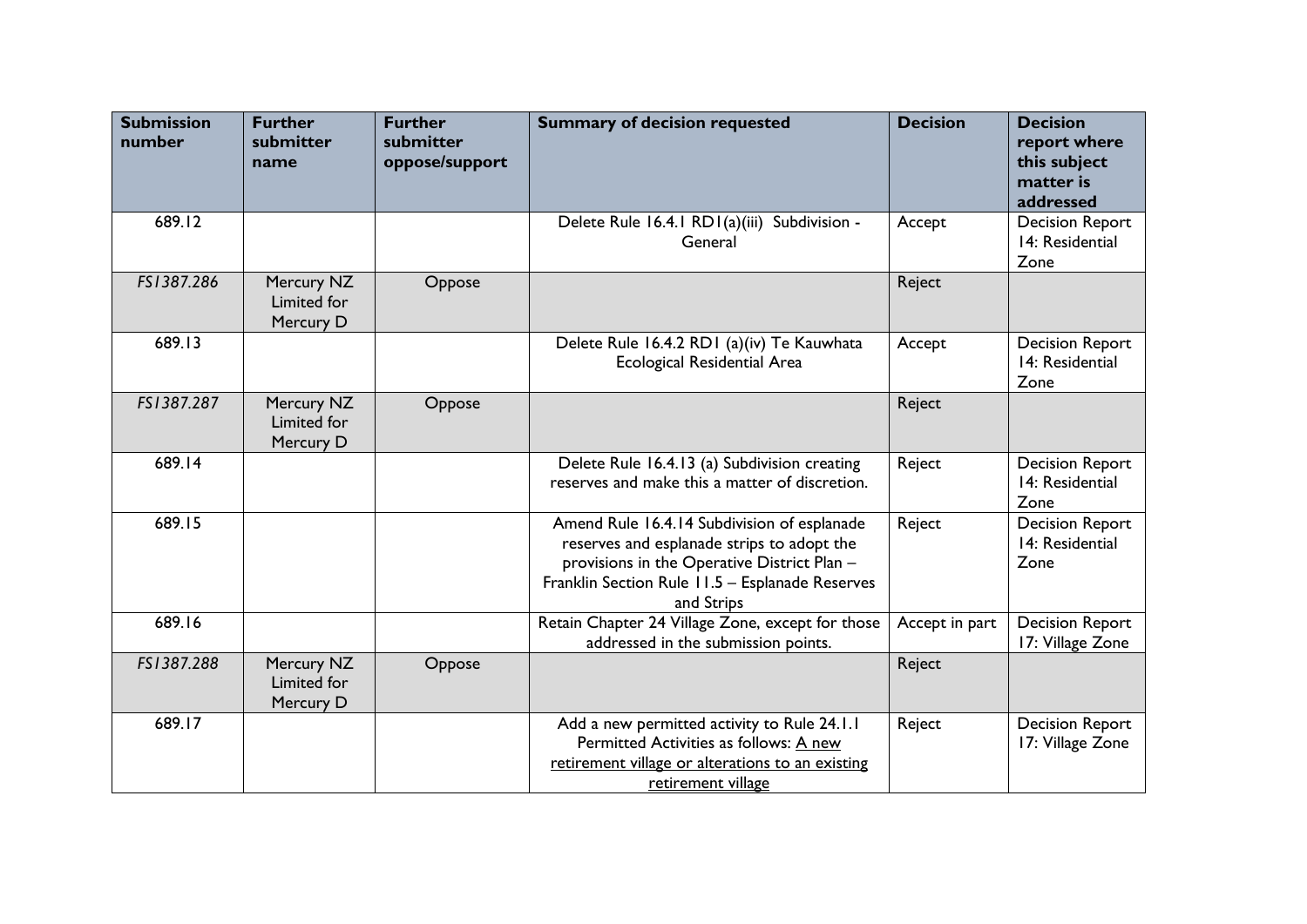| <b>Submission</b><br>number | <b>Further</b><br>submitter<br>name    | <b>Further</b><br>submitter<br>oppose/support | <b>Summary of decision requested</b>                                                                                                                                                                                                                                                   | <b>Decision</b> | <b>Decision</b><br>report where<br>this subject<br>matter is<br>addressed |
|-----------------------------|----------------------------------------|-----------------------------------------------|----------------------------------------------------------------------------------------------------------------------------------------------------------------------------------------------------------------------------------------------------------------------------------------|-----------------|---------------------------------------------------------------------------|
| FS1387.289                  | Mercury NZ<br>Limited for<br>Mercury D | Oppose                                        |                                                                                                                                                                                                                                                                                        | Accept          |                                                                           |
| 689.18                      |                                        |                                               | No specific decision sought, but submission<br>recognises the importation of fill to enable<br>residential development is appropriate in Rule<br>24.2.4.1 Earthworks - General and questions<br>whether this should be a permitted activity (P2)<br>or a non-complying activity (NC1). | Reject          | <b>Decision Report</b><br>17: Village Zone                                |
| 689.19                      |                                        |                                               | Retain Rule 24.3.2 PI Minor dwelling as<br>proposed in terms of a maximum gross floor<br>area of 70m2 and requiring a net site area of<br>1000m2 or more.                                                                                                                              | Accept in part  | <b>Decision Report</b><br>17: Village Zone                                |
| FS1387.290                  | Mercury NZ<br>Limited for<br>Mercury D | Oppose                                        |                                                                                                                                                                                                                                                                                        | Reject          |                                                                           |
| 689.20                      |                                        |                                               | Amend Rule 24.3.4 Daylight admission as follows:<br>A building must not protrude through a height<br>control plane rising at an angle of 4537 degrees<br>commencing at an elevation of 2.5m above<br>ground level at every point of the site boundary".                                | Accept          | <b>Decision Report</b><br>17: Village Zone                                |
| 689.21                      |                                        |                                               | Retain Rule 24.3.5 Building coverage                                                                                                                                                                                                                                                   | Accept in part  | <b>Decision Report</b><br>17: Village Zone                                |
| FS1091.33                   | GD Jones                               | Oppose                                        |                                                                                                                                                                                                                                                                                        | Reject          |                                                                           |
| FS1387.291                  | Mercury NZ<br>Limited for<br>Mercury D | Oppose                                        |                                                                                                                                                                                                                                                                                        | Reject          |                                                                           |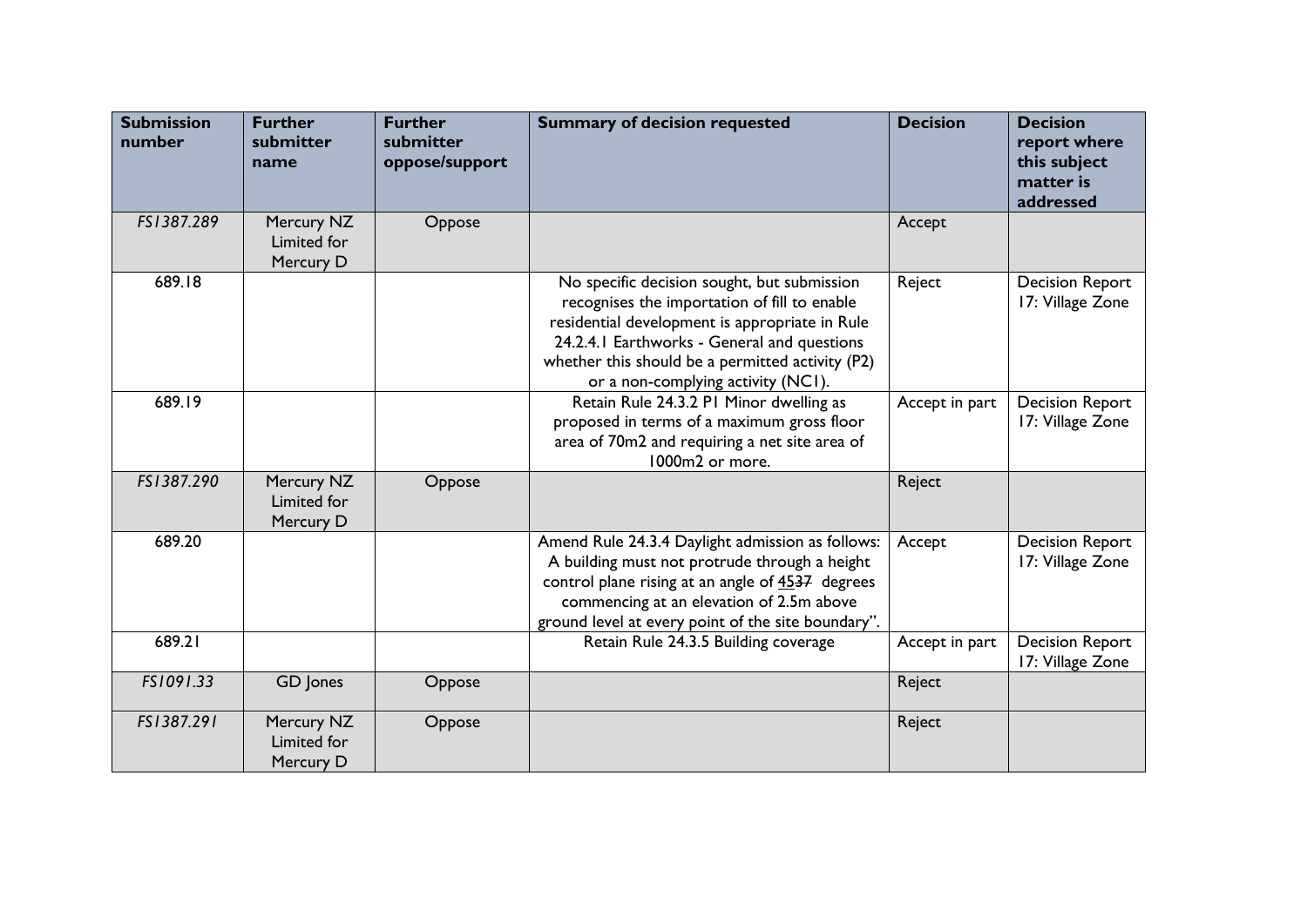| <b>Submission</b><br>number | <b>Further</b><br>submitter<br>name    | <b>Further</b><br>submitter<br>oppose/support | <b>Summary of decision requested</b>                                                                                                                                                                                                                                                                                                                                                                                                                         | <b>Decision</b> | <b>Decision</b><br>report where<br>this subject<br>matter is<br>addressed |
|-----------------------------|----------------------------------------|-----------------------------------------------|--------------------------------------------------------------------------------------------------------------------------------------------------------------------------------------------------------------------------------------------------------------------------------------------------------------------------------------------------------------------------------------------------------------------------------------------------------------|-----------------|---------------------------------------------------------------------------|
| 689.22                      |                                        |                                               | Retain Rule 24.3.6.3 Building setback -<br>Waterbodies, except for the amendments sought<br>below AND Amend Rule 24.3.6.3 PI(a)(i)C<br>Building set back - Waterbodies as follows:<br>Named River bank, other than the Waikato<br>River and Waipa River. AND Amend Rule<br>24.3.6.3 P3 Building setback - Waterbodies as<br>follows: A building must be setback a minimum<br>of 10m from the bank of a perennial or<br>intermittent named or unnamed stream. | Reject          | <b>Decision Report</b><br>17: Village Zone                                |
| FS1387.292                  | Mercury NZ<br>Limited for<br>Mercury D | Oppose                                        |                                                                                                                                                                                                                                                                                                                                                                                                                                                              | Accept          |                                                                           |
| 689.23                      |                                        |                                               | Retain Rule 24.4.2 RD2 (a)(i) Subdivision - Te<br>Kowhai and Tuakau                                                                                                                                                                                                                                                                                                                                                                                          | Accept in part  | <b>Decision Report</b><br>17: Village Zone                                |
| 689.24                      |                                        |                                               | Amend Rule 24.4.9 RD1(a) Road frontage to<br>adopt the provisions in the Operative District<br>Plan - Franklin Section 26.6.4 Frontage to Road<br>(Vehicular Access Requirement)                                                                                                                                                                                                                                                                             | Accept          | <b>Decision Report</b><br>17: Village Zone                                |
| 689.25                      |                                        |                                               | Delete Rule 24.4.11(a) Subdivision Creating<br>Reserves and make it a matter of discretion.                                                                                                                                                                                                                                                                                                                                                                  | Reject          | <b>Decision Report</b><br>17: Village Zone                                |
| 689.26                      |                                        |                                               | Amend Rule 24.4.12 Subdivision of Esplanade<br>Reserves and Esplanade Strips to adopt the<br>provisions in the Operative District Plan -<br>Franklin Section Rule 11.5 - Esplanade Reserves<br>and Strips                                                                                                                                                                                                                                                    | Accept in part  | <b>Decision Report</b><br>17: Village Zone                                |
| 689.27                      |                                        |                                               | Amend Table 14.12.5.1 Separation distances to<br>adopt the provisions in the Operative District<br>Plan - Franklin Section 9.5 - Location of Vehicle<br>Crossings for arterial and collector roads.                                                                                                                                                                                                                                                          | Accept in part  | <b>Decision Report</b><br>13:<br>Infrastructure                           |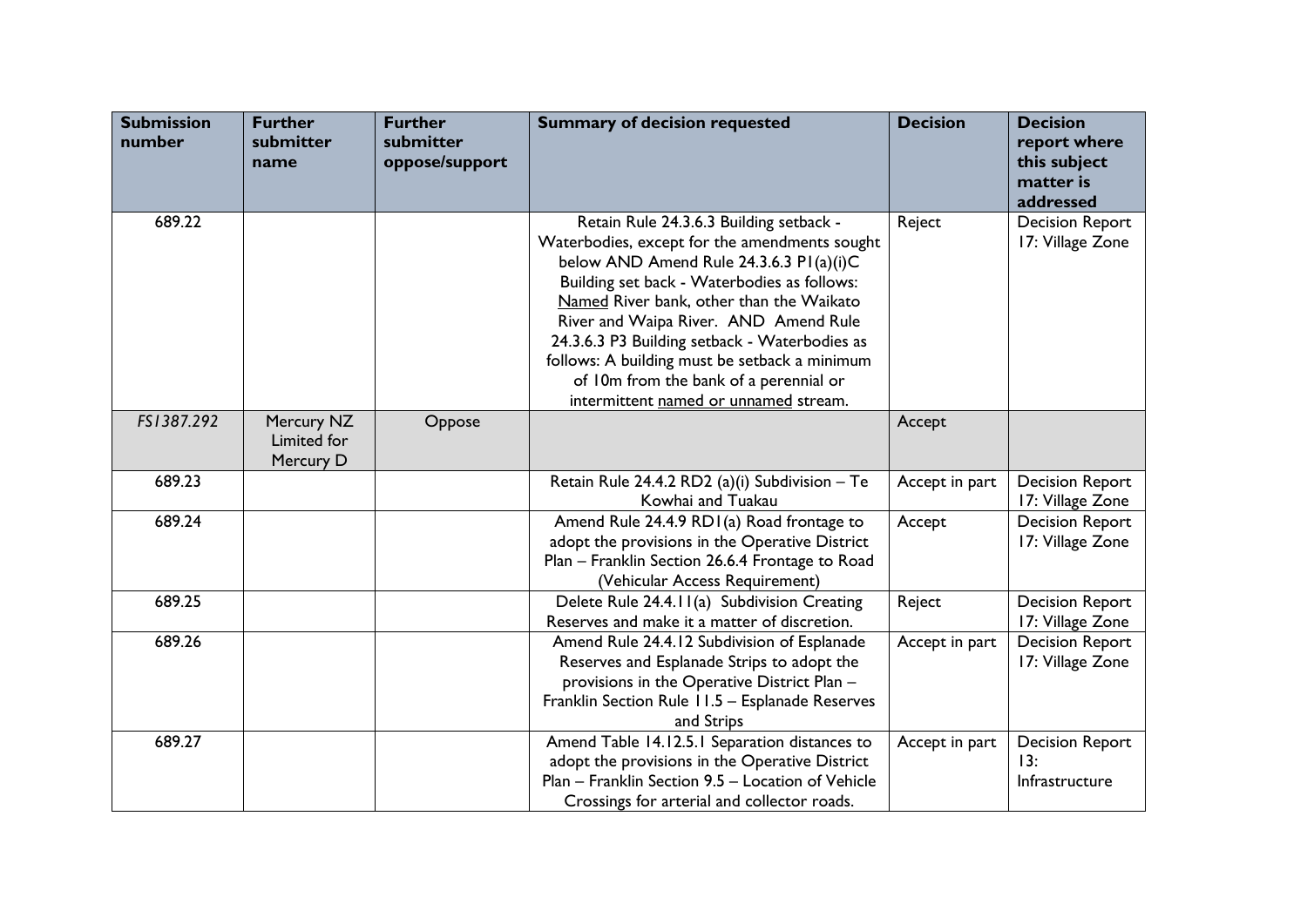| <b>Submission</b><br>number | <b>Further</b><br>submitter<br>name    | <b>Further</b><br>submitter<br>oppose/support | <b>Summary of decision requested</b>                                                                                                                                                                                                                                                                                                                                                                                                                                                                                                 | <b>Decision</b> | <b>Decision</b><br>report where<br>this subject<br>matter is<br>addressed |
|-----------------------------|----------------------------------------|-----------------------------------------------|--------------------------------------------------------------------------------------------------------------------------------------------------------------------------------------------------------------------------------------------------------------------------------------------------------------------------------------------------------------------------------------------------------------------------------------------------------------------------------------------------------------------------------------|-----------------|---------------------------------------------------------------------------|
| 689.28                      |                                        |                                               | Delete the entirety of Table 14.12.5.3 Minimum<br>sight distances and refer to RTS6 - Guidelines<br>for visibility at driveways                                                                                                                                                                                                                                                                                                                                                                                                      | Reject          | <b>Decision Report</b><br>13:<br>Infrastructure                           |
| 689.29                      |                                        |                                               | Amend Table 14.12.5.14 Access and road<br>conditions - Residential, Village, Business,<br>Business Town Centre and Industrial Zone to<br>apply the NZS standards Table 3.2 Roading<br>Design Standards. OR Amend Table 14.12.5.14<br>Access and road conditions - Residential, Village,<br>Business, Business Town Centre and Industrial<br>Zone to use former Franklin Section standards<br>as follows: 2-4 Users - 3.5m Legal width - 2.7m<br>Minimum total seal width 5-8 Users - 8m Legal<br>width - 5m Minimum total seal width | Reject          | <b>Decision Report</b><br>13:<br>Infrastructure                           |
| FS1091.32                   | GD Jones                               | Support                                       |                                                                                                                                                                                                                                                                                                                                                                                                                                                                                                                                      | Reject          |                                                                           |
| FS1387.293                  | Mercury NZ<br>Limited for<br>Mercury D | Oppose                                        |                                                                                                                                                                                                                                                                                                                                                                                                                                                                                                                                      | Accept          |                                                                           |
| 689.30                      |                                        |                                               | Add a definition for "Special Housing<br>Development" into Chapter 13 Definitions from<br>the Operative District Plan - Franklin Section.                                                                                                                                                                                                                                                                                                                                                                                            | Reject          | <b>Decision Report</b><br>30: Definitions                                 |
| 689.31                      |                                        |                                               | Amend the definition for "Height Control Plane"<br>in Chapter 13 Definitions to rise at an angle of<br>45 degrees rather than 37 degrees.                                                                                                                                                                                                                                                                                                                                                                                            | Accept in part  | <b>Decision Report</b><br>30: Definitions                                 |
| 689.32                      |                                        |                                               | Amend the definition for "Living Court" in<br>Chapter 13 Definitions as follows: Means an area<br>of outdoor space directly related to the living<br>area of a household unit, and for the household's<br>exclusive use. It does not include parking,                                                                                                                                                                                                                                                                                | Reject          | <b>Decision Report</b><br>30: Definitions                                 |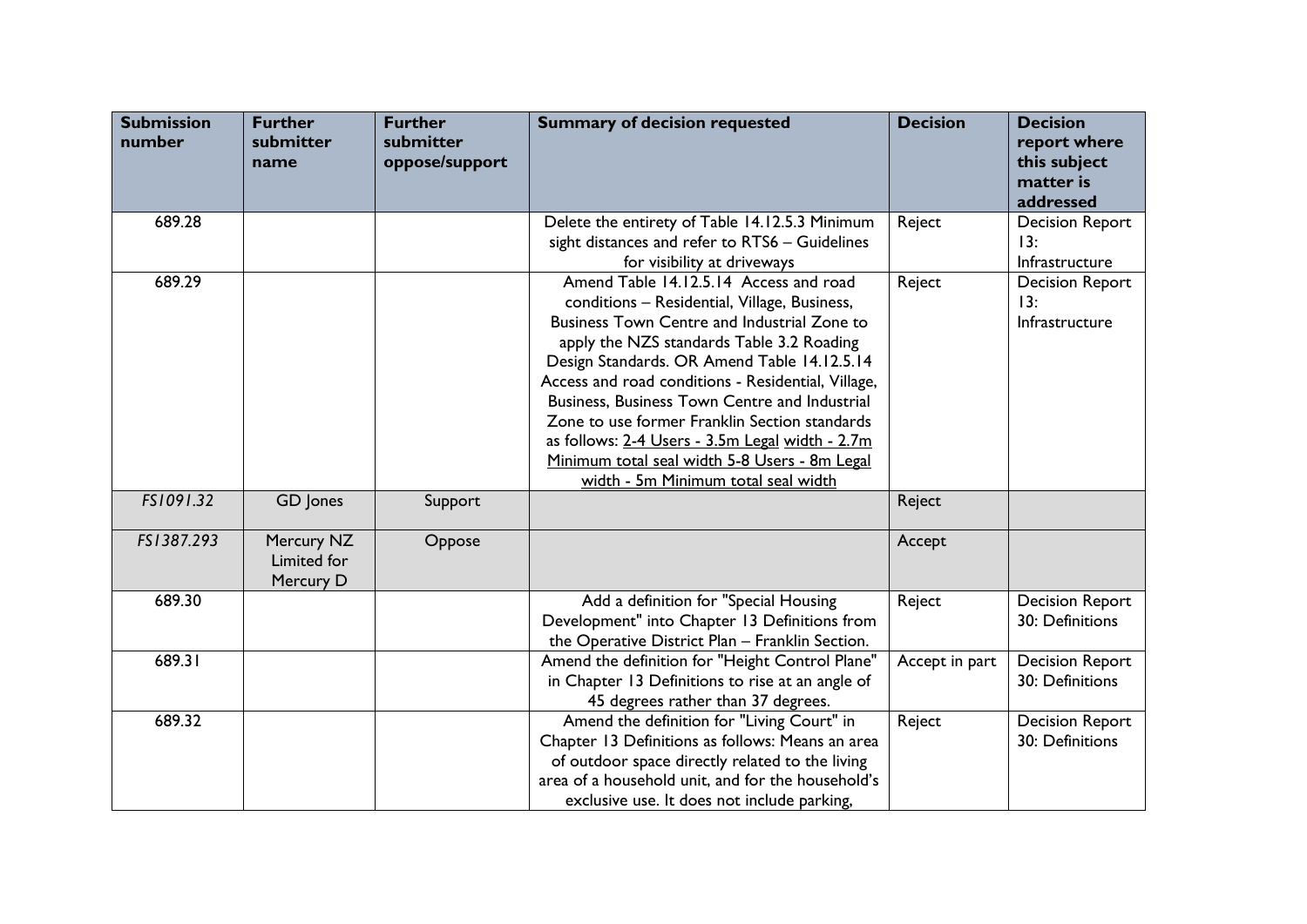| <b>Submission</b><br>number | <b>Further</b><br>submitter<br>name              | <b>Further</b><br>submitter<br>oppose/support | <b>Summary of decision requested</b>                                                                                                                                                                                                                                                                 | <b>Decision</b> | <b>Decision</b><br>report where<br>this subject<br>matter is<br>addressed |
|-----------------------------|--------------------------------------------------|-----------------------------------------------|------------------------------------------------------------------------------------------------------------------------------------------------------------------------------------------------------------------------------------------------------------------------------------------------------|-----------------|---------------------------------------------------------------------------|
|                             |                                                  |                                               | manoeuvring areas and buildings, but does<br>include swimming pools, pergolas and similar<br>open-framed structures including a covered<br>deck.                                                                                                                                                     |                 |                                                                           |
| 689.33                      |                                                  |                                               | Amend the definition for "Multi-Unit"<br>Development" in Chapter 13 Definitions as<br>follows: Means multiple residential units, being<br>attached or detached which are integrated in a<br>comprehensive manner It includes: (a) an<br>apartment building; and (b) a duplex (c) Terraced<br>housing | Accept          | <b>Decision Report</b><br>30: Definitions                                 |
| FS1387.294                  | Mercury NZ<br>Limited for<br>Mercury D           | Oppose                                        |                                                                                                                                                                                                                                                                                                      | Reject          |                                                                           |
| 689.34                      |                                                  |                                               | Delete Rule 16.4.1 RD1(a)(iv) Subdivision -<br>General                                                                                                                                                                                                                                               | Accept          | <b>Decision Report</b><br>14: Residential<br>Zone                         |
| FS1387.295                  | Mercury NZ<br>Limited for<br>Mercury D           | Oppose                                        |                                                                                                                                                                                                                                                                                                      | Reject          |                                                                           |
| 689.35                      |                                                  |                                               | Delete Rule 16.4.3 RD1(a)(v) Te Kauwhata West<br><b>Residential Area</b>                                                                                                                                                                                                                             | acept           | <b>Decision Report</b><br>14: Residential<br>Zone                         |
| FS1318.2                    | Viaduct<br>Harbour<br><b>Nominees</b><br>Limited | Support                                       |                                                                                                                                                                                                                                                                                                      | Accept          |                                                                           |